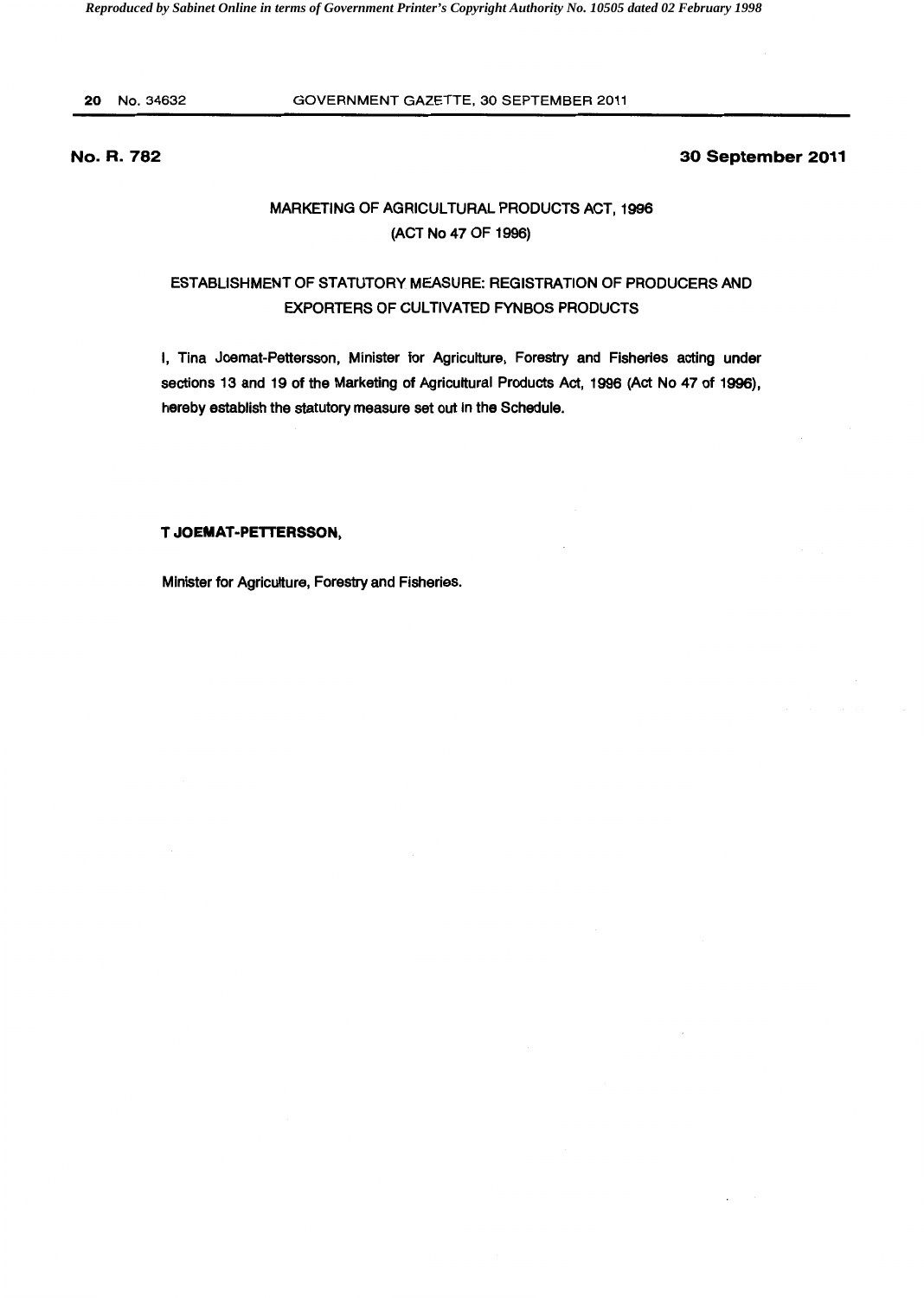### STAATSKOERANT, 30 SEPTEMBER 2011 No. 34632 21

## **SCHEDULE**

### **Definitions**

1. In this Schedule any word or expression to which a meaning has been assigned in the Act shall have that meaning, and unless the context otherwise indicates -

"Exporter" means a person or organisation who exports cultivated fynbos products for his own account, or acts as an agent on behalf of producers and/or packers of cultivated fynbos products;

•cultivated Fynbos" refers to plant material from the families Proteaceae, Ericaceae, Restionaceae and Bruniaceae including any derived plant material such as hybrids, selections or mutations produced and harvested from dedicated prepared dry land and/or irrigated planted areas;

•packer" means a person or organisation who manufactures bouquets and other derived products utilising, inter alia, cultivated fynbos material;

"Producer" means a producer of cultivated fynbos products from dedicated prepared dry land and/or Irrigated production conditions.

A person shall have a choice to register as either a producer or as a packer or as an exporter. A person has to register for each of the categories (producer, packer or exporter) for which he qualifies.

# Purpose and alms of statutory measure and the relation thereof to the obJectives of the Act

2. The purpose and aims of the statutory measure is to compel the parties set out herein to register with Protea Producers SA (PPSA). Registration is necessary to assist the PPSA In ensuring that continuous, timeous and accurate technical and other information relating to the fynbos Industry, is available to all role players. Such Information Is deemed essential for all role players in order for them to make informed decisions. By combining compulsory registration with the keeping of Information and the rendering of returns on an Individual basis, generic Information for the whole of the industry can be processed and disseminated and will form the basis for the collection of levies where applicable and appropriate.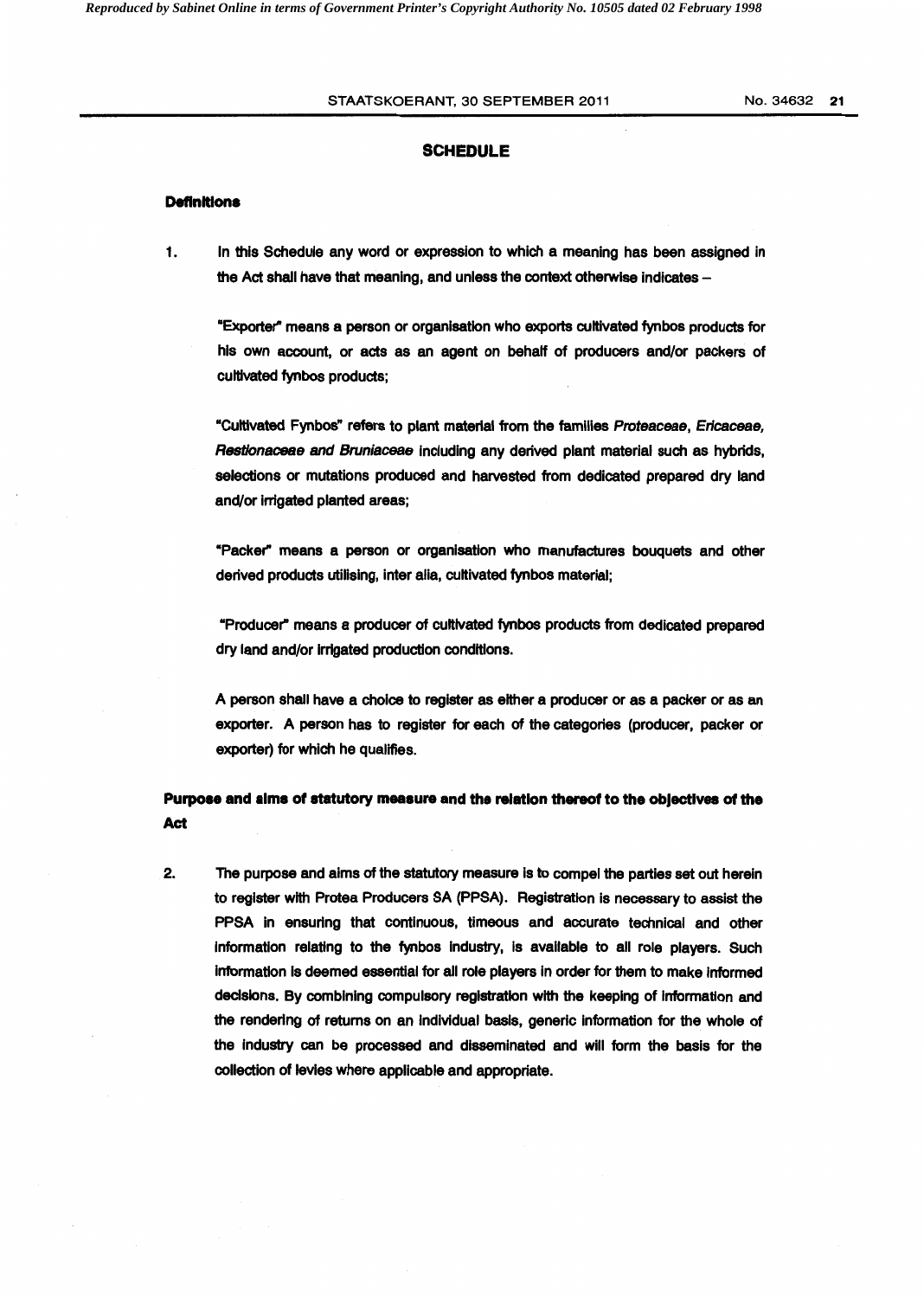### 22 No.34632 GOVERNMENT GAZETTE, 30 SEPTEMBER 2011

The establishment of the measure would assist in promoting the efficiency of the production and marketing of fynbos products. The viability of the fynbos industry will thus be enhanced. The measure will not be detrimental to the number of employment opportunities or fair labour practice.

It will be administered on behalf of PPSA by HORTGRO<sup>SERVICES</sup>, a company established in terms of the Companies Act (as amended), 1973 (Act 61 of 1973). HORTGRO<sup>SERVICES</sup> will implement and administer the measure as set out in the Schedule.

### Products to which statutory measure applies.

3. This statutory measure shall apply to cultivated fynbos products destined for exports.

### Area in which measure shall apply

4. This measure shall apply in the geographical area of the Republic of South Africa.

## Registration of parties concerned

- 5. (1) All producers, packers and exporters of cultivated fynbos products shall register with HORTGROSERVICES.
	- (2) A person shall have a choice to register as either a producer, packer or exporter.
	- (3) A person has to register for each of the categories (producer, packer or exporter) for which he qualifies.

### Application for registration

- 6. Application for registration shall -
	- (1) be made within 30 days of the commencement of this statutory measure, and in the case of a person becoming a party as contemplated in clause 5 after such date of commencement, within 30 days of becoming such a party;
	- (2) be made on the application form obtainable free of charge from HORTGRO<sup>SERVICES</sup>.